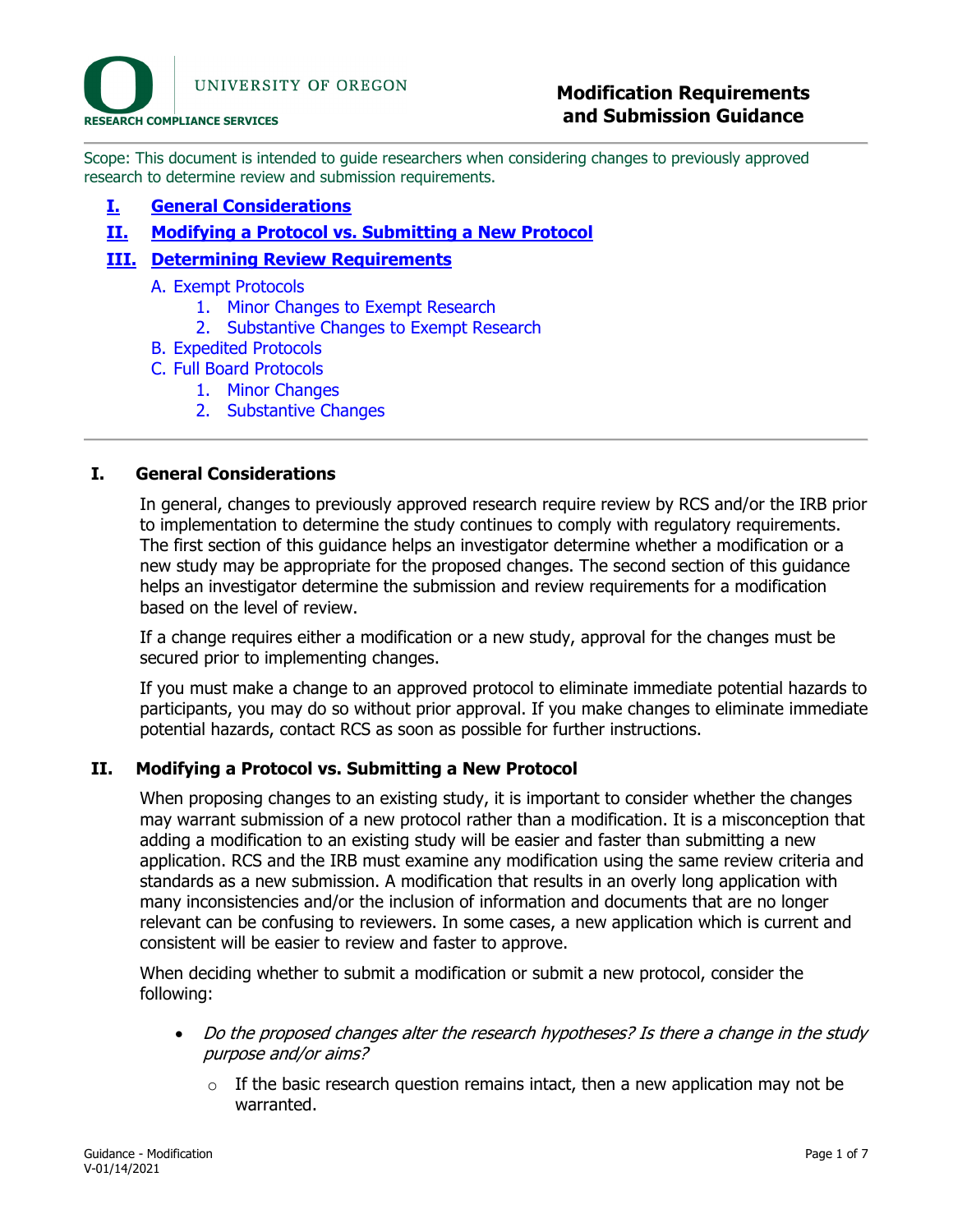

- $\circ$  If the focus or research question has changed, even if it builds on the knowledge learned in an existing study, then a new application may be warranted.
	- The IRB must assess the risks and benefits of the research and balance the risks of the research against the benefits. If the research question has changed then the benefits are likely to have changed. A new application may be warranted to evaluate the balance of risks against the benefits.
- How will the procedures/methods change?
	- $\circ$  If the procedures/methods to be used remain essentially the same, then a new application may not be warranted.
		- For example, if the only changes involve substituting one questionnaire another similar questionnaire or adding different stimuli of the same type, then submitting a modification is likely to be the best course of action.
	- o If the new procedures/methods deviate substantially from those proposed in the original research plan, then a new application may be warranted.
		- If the changes to the procedures/methods result in a study that is substantially different from the one(s) originally proposed, studies can become unwieldy with multiple study add-ons, can blur the focus of the research, and can affect data quality. This can cause confusion and errors among research team members and lead to non-compliance with the approved protocol and/or impact risks to participants. Submitting a new study may be more appropriate.
		- If the changes result in a "menu" of procedures that may be used, it may become difficult for the IRB to assess the risks of the research to individual participants. Reviewers will need to consider all possible combinations of materials and experimental procedures for all possible participants. In this case, a new application would be the best course as submitting a modification could lead to multiple rounds of revisions.
- How long has the study been open?
	- $\circ$  If the protocol is intended as a longitudinal study or is operating within the planned study timeline and if changes are otherwise closely related to the previously approved study, then submitting a modification is likely appropriate.
	- $\circ$  If the protocol is not intended as longitudinal research and has been active for several years, the information within the protocol can become inaccurate as institutional policies, lab settings, and research personnel change. A new application may be appropriate.
		- Protocols that have been open for an extended period may include irrelevant information as portions of the research may be complete and this can create confusion about what activities are ongoing.
		- As new information on risks becomes available, studies that have been ongoing may not reflect the most current information and potentially exposes participants to unnecessary risk. A new application would allow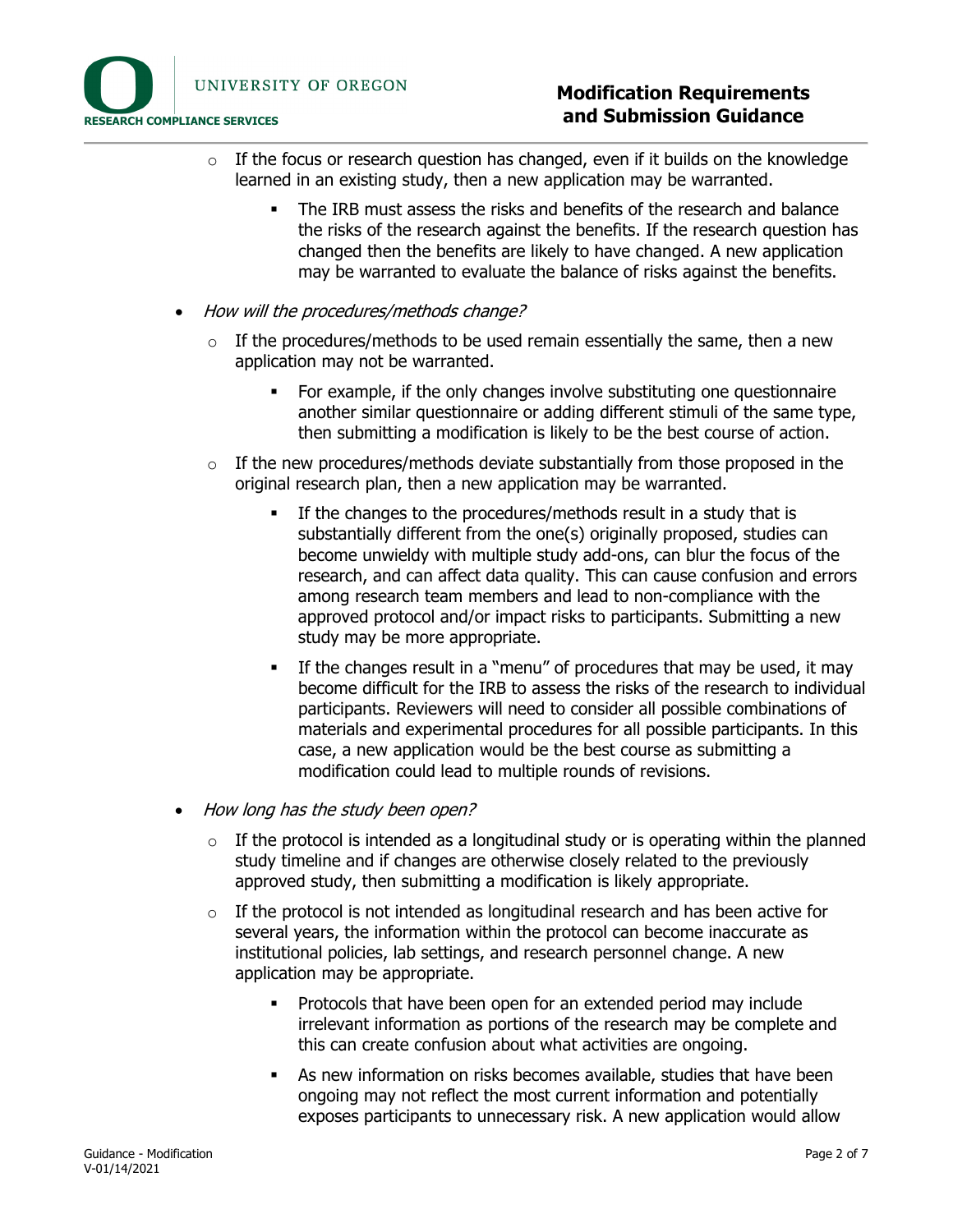

# **Modification Requirements and Submission Guidance**

the protocol to be refined to meet the aims of the current research objectives, ensuring that the study is being conducted consistent with the approved protocol, and that it will reach completion.

- Will the study utilize new funding?
	- $\circ$  If new funding is awarded to support the research as currently approved, then a modification application to associate the funding is appropriate.
	- $\circ$  If new funding points to new directions for the research and the aims and research design need to change, a new application can cleanly delineate this new focus and ensure an approved protocol is accurate and relevant to the planned research.

#### **Contact RCS with any questions about whether it is best to submit a new protocol for review or modify an existing study.**

#### <span id="page-2-0"></span>**III. Determining Review Requirements**

Review requirements depend on the level of review a protocol initially received. To identify your protocol's level of review—Exempt, Expedited, or Full Board—refer to the information in the most recently issued approval or determination letter for your study. Review the modification criteria below based on the level of review and nature of the change.

Upon review of the proposed changes, RCS and the IRB may determine an alternative path of review is necessary to satisfy regulatory requirements and to protect the rights and welfare of participants.

## <span id="page-2-1"></span>**A. Exempt Protocols**

Investigators must self-assess that the proposed changes to a study previously determined to qualify for exemption continues to qualify for exemption. Minor changes are likely to qualify for exemption and more substantive changes have the potential to no longer meet the conditions of exemption. Therefore, some changes to Exempt protocols will require review by RCS to verify the self-assessment of exemption *prior to implementing* changes. If the study no longer qualifies for exemption with the proposed changes, the study will require review by the IRB using the expedited or full board review procedures; this would require submission of a new initial application for IRB review.

<span id="page-2-2"></span>Use the [RCS Exempt Self-Assessment Tool](file://files/exempt-self-assessment-tool) to evaluate whether the modified study continues to meet exemption criteria.

## 1. Minor Changes to Exempt Research

Minor changes to studies previously determined exempt are likely to continue to qualify for exemption. The investigator must self-assess that the study continues to qualify for exemption and whether further submission to RCS is required based on the types of changes detailed below. If the investigator self-assesses that the study no longer qualifies for exemption or if you have questions about the eligibility of a minor change, contact RCS for further instruction.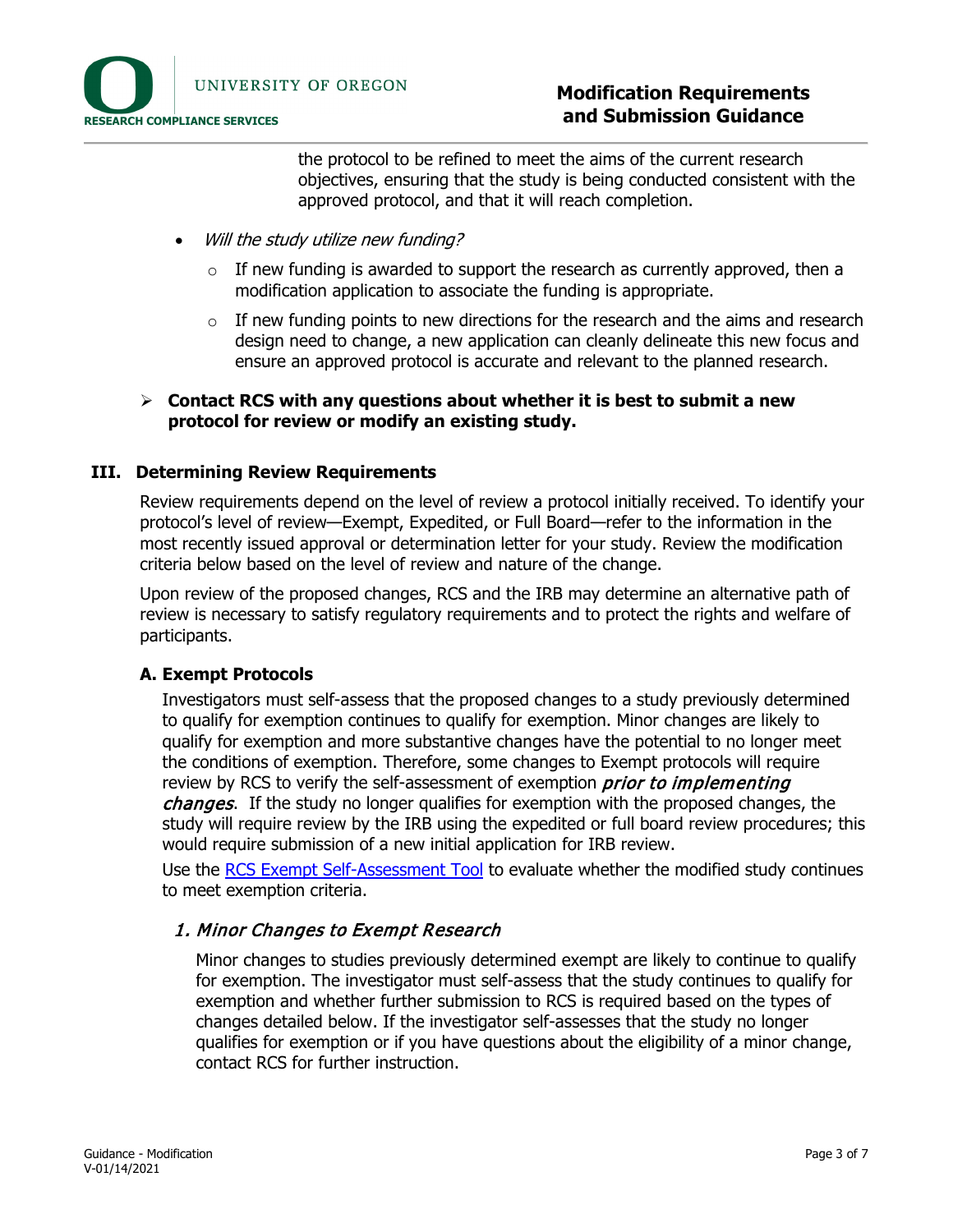

- o Minor changes include:
	- Editorial changes that clarify but do not alter the existing meaning of a document

e.g., grammatical corrections, wordsmithing, addition of clarifying questions, addition of very similar questions to those previously approved, or deletion of questions.

**Minor revisions to recruitment materials and methods.** 

e.g., a change to a phone number, or the addition of a newspaper ad.

 Minor revisions to survey, interview, or focus group instruments that do not fall outside the scope of the originally described instruments.

> e.g., wordsmithing, addition of clarifying questions, addition of very similar questions to those previously described, or deletion of questions

o Submission Requirements for Minor Changes to Exempt Research

Use the [self-assessment tool](file://files/exempt-self-assessment-tool) to evaluate if the study is still exempt.

- $\rightarrow$  IF STILL EXEMPT, do NOT submit for RCS review. Investigators are responsible for documenting in their research records that the changes made to the protocol were self-assessed as continuing to qualify for exemption and that further submission to RCS was not necessary.
- $\rightarrow$  IF UNCERTAIN IF STILL EXEMPT, contact RCS to discuss the proposed changes.
- $\rightarrow$  IF NO LONGER EXEMPT, contact RCS for further instruction as it may be necessary to prepare an initial protocol submission for IRB review.

## <span id="page-3-0"></span>2. Substantive Changes to Exempt Research

Substantive changes to studies previously determined exempt may continue to qualify for exemption but will require a modification be submitted to RCS for review to verify continued eligibility for exemption or determine if IRB review is required. The investigator must self-assess that the study continues to qualify for exemption prior to submitting a modification. If the investigator self-assesses that the study no longer qualifies for exemption, an initial application for IRB review may be necessary.

- $\circ$  Substantive changes include but are not limited to:
	- Adding or removing study personnel.
	- Changing the funding source.
	- Changing the study purpose or procedures.

e.g., adding a new method, adding a survey on a different topic than previously described, new data collection, etc.

Changes to the study population targeted for recruitment.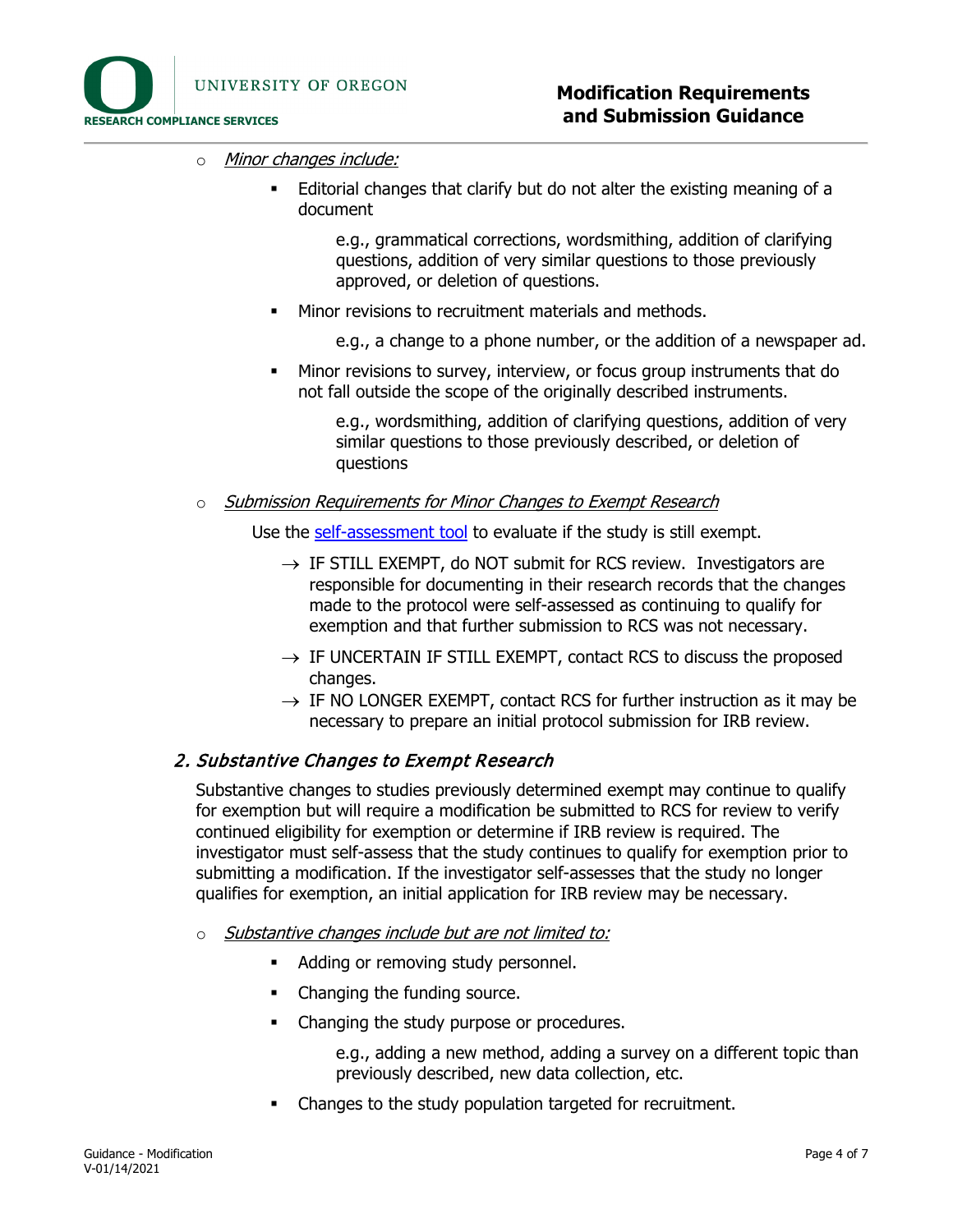

# **Modification Requirements and Submission Guidance**

e.g., increasing number of participants, adding a new population or substantively revising the inclusion/exclusion criteria for the current population.

Changing the identifiability of the research data you will receive or record.

e.g., your exempt application states that you will not collect names with the surveys, but you now want to, or you now want to record identifiable data from an existing dataset.

• Changes that alter the risks involved in the study.

#### o Submission Requirements for Substantive Changes to Exempt Research

Use the self-assessment tool to evaluate if the study is still exempt.

- $\rightarrow$  IF STILL EXEMPT, prepare an Exempt Modification using the Exempt Review Application and submit to RCS for verification of continued exemption. For studies that were initially granted exemption prior to January 2019, the Modification Review Application may be used to request changes; include any previously reviewed protocol materials impacted by the changes.
- $\rightarrow$  IF UNCERTAIN IF STILL EXEMPT, contact RCS to discuss the proposed changes.
- $\rightarrow$  IF NO LONGER EXEMPT, contact RCS for further instruction as it may be necessary to prepare an initial protocol submission for IRB review.

#### <span id="page-4-0"></span>**B. Expedited Protocols**

Any proposed change to research previously approved using an Expedited Review procedure requires review and approval by the IRB *prior to implementation*. The modification will be reviewed by at least one member of the IRB. The proposed changes to the protocol will be assessed to determine if the study continues to satisfy IRB approval criteria and if the study continues to qualify for Expedited review.

o Submission Requirements for Changes

Prepare a modification Application and include all applicable materials. At least one member of the IRB will conduct the review.

- $\rightarrow$  IF STILL EXPEDITED, at least one member of the IRB will conduct the review and RCS will communicate any additional requirements to secure approval.
- $\rightarrow$  IF NO LONGER EXPEDITED, the modification will be reviewed by the fully convened IRB. RCS will communicate next steps to the investigator.

## <span id="page-4-1"></span>**C. Full Board Protocols**

Any proposed change to research previously approved by the fully convened IRB requires review and approval by the IRB *prior to implementation*. Minor changes must be reviewed by at least one member of the IRB and may not require consideration by the fully convened IRB. Substantive changes will require review by the fully convened IRB.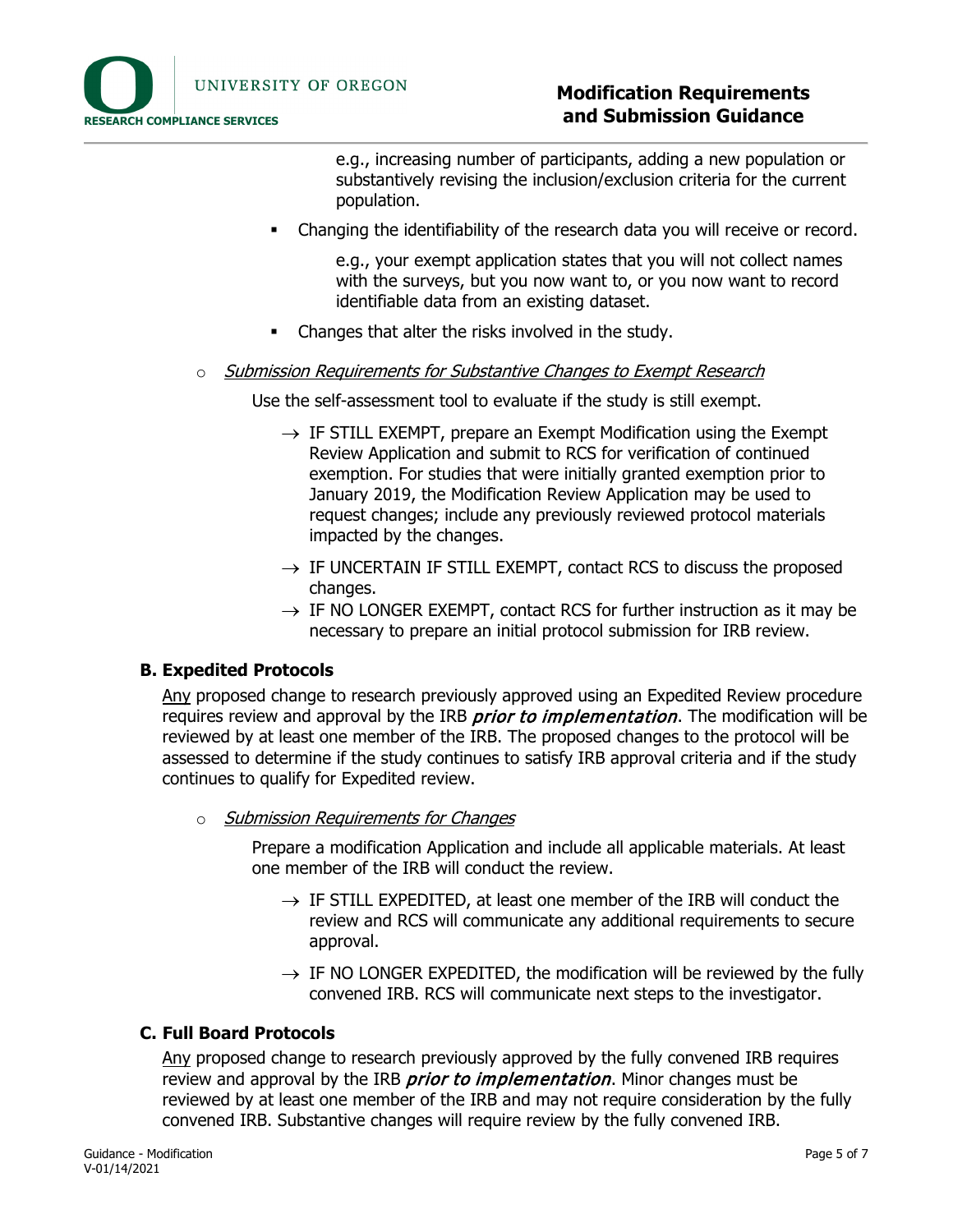

# <span id="page-5-0"></span>1. Minor Changes to full board research

Minor changes to studies previously determined to require Full Board review are likely to qualify for an expedited review procedure.

- o Minor changes typically include:
	- Administrative changes such as editorial changes, wordsmithing, addition of clarifying questions, addition or deletion of similar questions to those previously approved.
	- Revisions to recruitment & consent materials/methods that are similar to previously approved such as a new advertisement using similar language previously approved or adding a clarifying statement in the consent form.
	- Revisions to study instruments or other materials that do not fall outside the scope of the original approved instruments and do not alter risks to participants.
	- Adding or changing study personnel
	- Adding a new study site (most cases)
- o Submission Requirements for Minor Changes

Prepare a modification Application and include all applicable materials. At least one member of the IRB will conduct the review and determine if the proposed changes are minor and if IRB approval criteria are still satisfied.

- $\rightarrow$  IF CHANGEs DETERMINED MINOR AND QUALIFY FOR EXPEDITED REVIEW, at least one member of the IRB will conduct the review and RCS will communicate any additional requirements to secure approval.
- $\rightarrow$  IF CHANGES DETERMINED TO NOT BE MINOR, the modification will be reviewed by the fully convened IRB. RCS will communicate next steps to the investigator.

## <span id="page-5-1"></span>2. Substantive Changes to Full Board Research

Substantive changes to studies previously determined to require Full Board review will require review by the fully convened IRB.

- $\circ$  Substantive changes include but are not limited to:
	- Changes that adversely affect the risk/benefit ratio of the study or specifically increase the risk to subjects.
	- Changes that significantly alter the risk to benefit assessment or affect the safety of subjects.
	- Changes that involve the addition of procedures, interactions or interventions that add significant physical, social, or psychological risks.
	- Changes that significantly alter the hypothesis or research design.
	- Changes in inclusion/exclusion criteria.